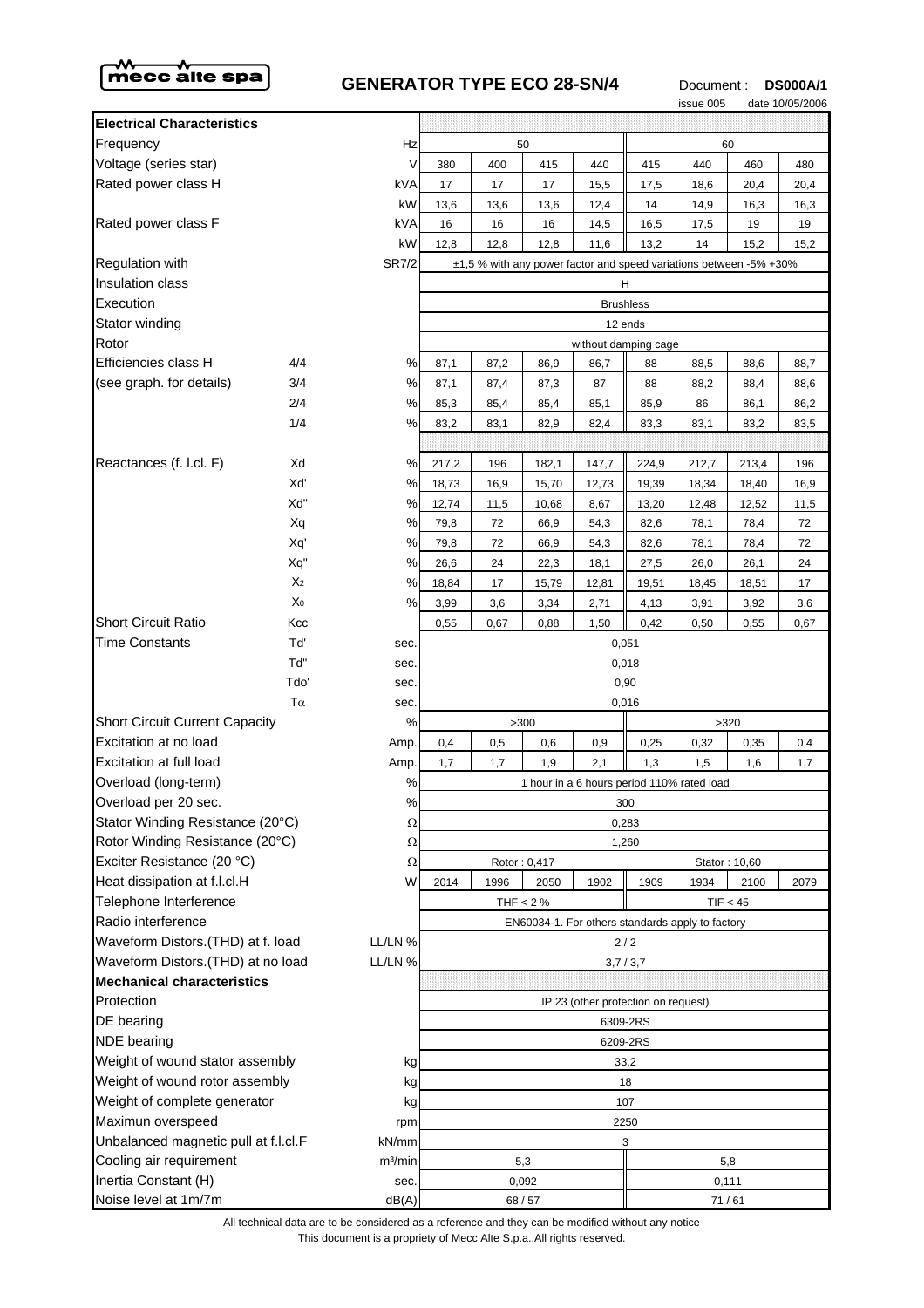

## **GENERATOR TYPE ECO 28-SN/4** Document : **DS000A/2**





This document is a propriety of Mecc Alte S.p.a.. All rights reserved.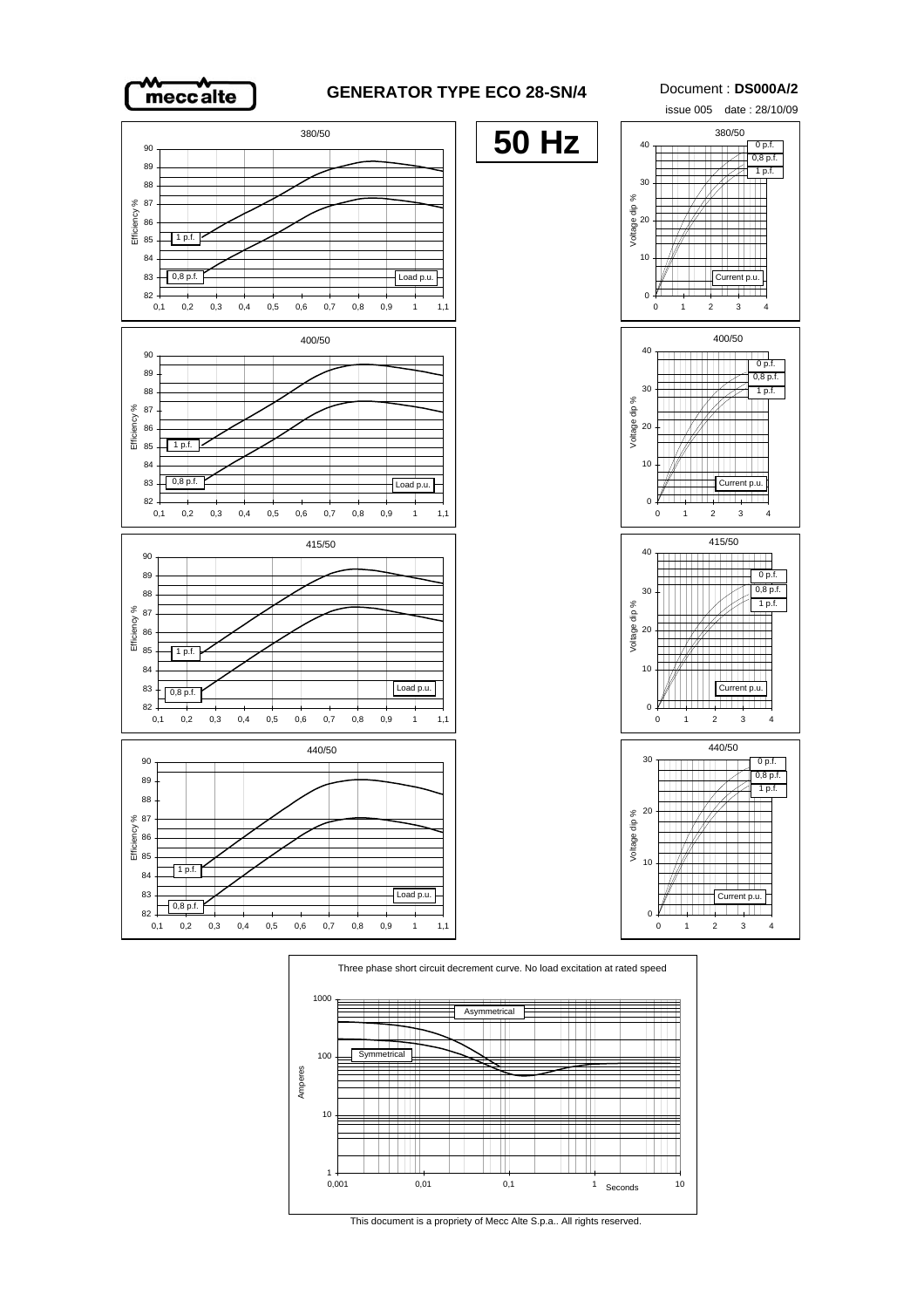

## **GENERATOR TYPE ECO 28-SN/4** Document : **DS000A/3**





This document is a propriety of Mecc Alte S.p.a.. All rights reserved.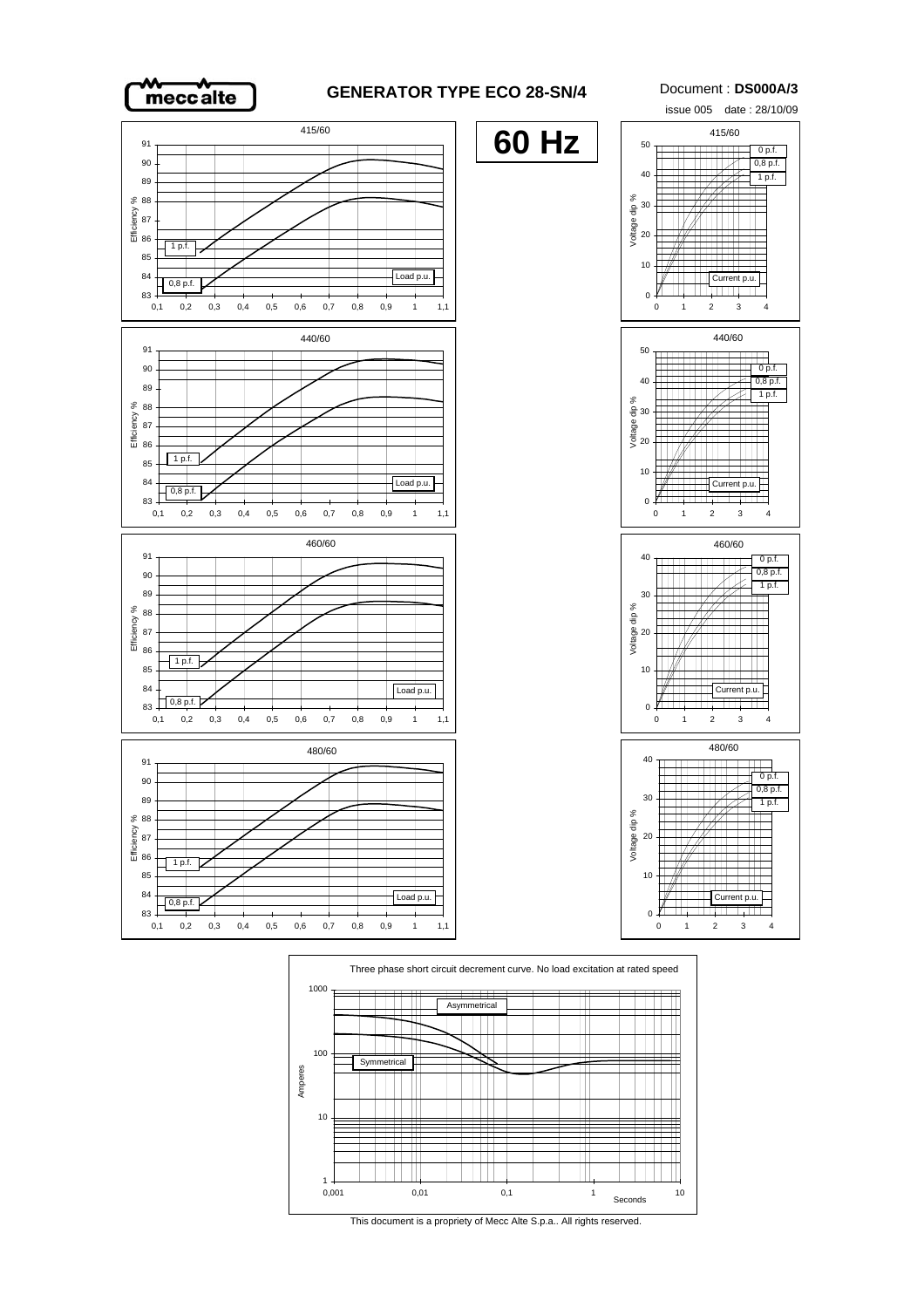